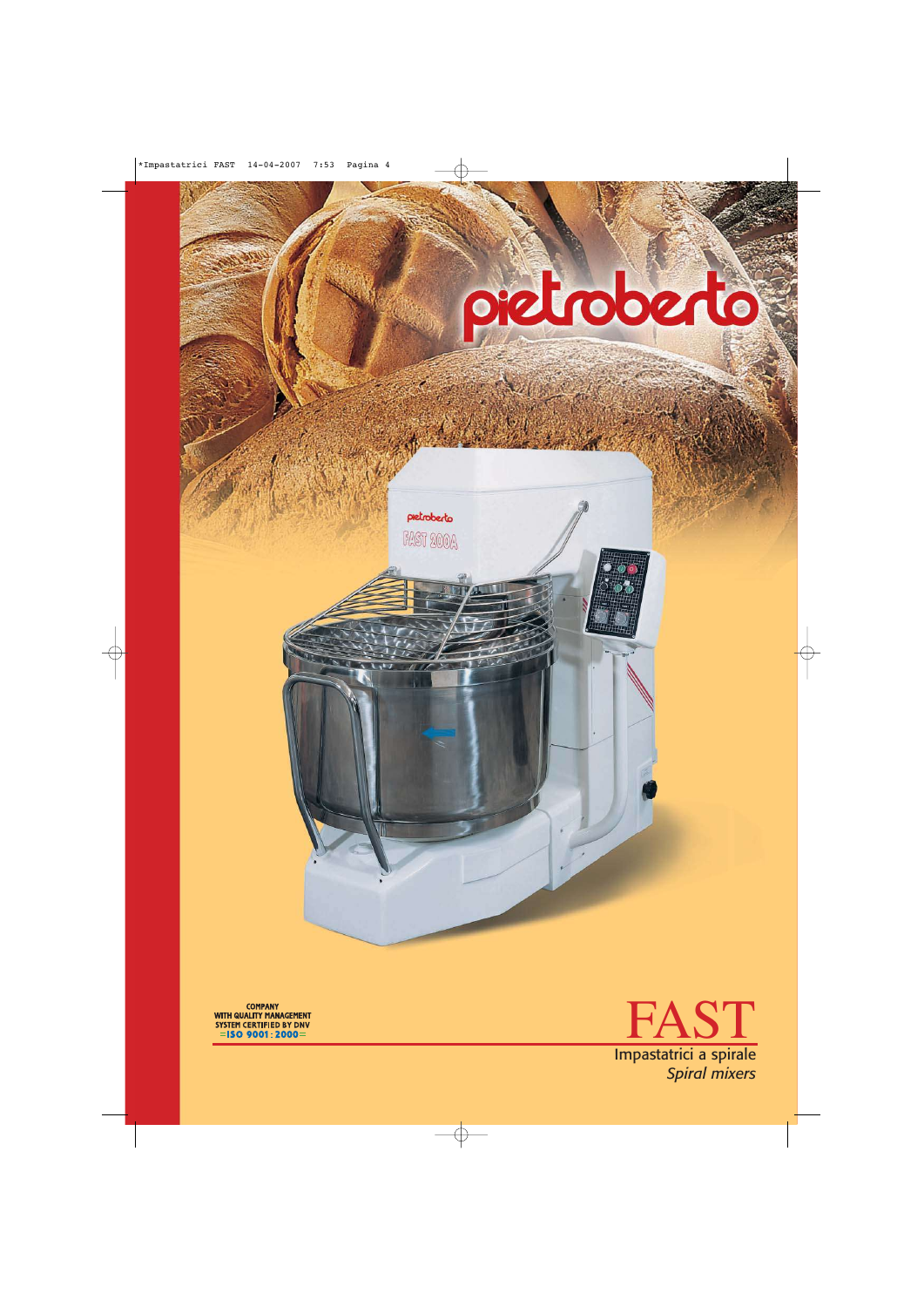

## **Impastatrice Nuova Spirale Automatica**

*Automatic spiral mixer*

**Dietrohert**o



Concentra e rinnova le soluzioni tecniche applicate alle tradizionali impastatrici a spirale. Esegue sia impasti diretti, anche con alta percentuale d'acqua, che impasti duri

adattandosi così sia alle consuete che alle nuove esigenze di impasto.

Utensile impastatore in fusione di acciaio inox con forma avvolgente che assicura anche la riuscita di impasti piccoli in vasche di grande dimensione. Piedistallo, testata, carrello in fusione di ghisa conferiscono solidità estrema.

Meccanica precisa con ingranaggi elicoidali rettificati, funzionanti in bagno d'olio o a grasso, per avere silenziosità e affidabilità. Motori indipendenti in classe di protezione IP44 per azionare i movimenti principali a cinghie e catene di comando rotazione utensile, vasca e sollevamento testata. Carrello porta vasca facilmente intercambiabile con bloccaggio automatico; può essere predisposto per il sollevamento - ribaltamento. Protezione antinfortunistica e vasca in acciaio inox.

Pannello comandi centralizzato facilmente leggibile per svolgere il ciclo di lavoro automatico a due velocità con inversione del

senso di rotazione della vasca in classe di protezione IP55. Componenti elettrici alloggiati in unica custodia mobile posta sul retro dell'impastatrice in classe di protezione IP 55. È prodotta anche nella versione con programmatore a 100 programmi.

FAST A

*Concentrates and renews the technical solutions applied to the traditional spiral mixers.*

*Produces both direct dough, even with a high percentage of water, and hard dough, thus adapting to traditional and modern kneading requirements.* 

*Cast stainless steel kneading tool with wrap-around shape, ensuring the success of even small mixes in large bowl. Cast iron pedestal, head and trolley ensure extreme sturdiness.* 

*Precise mechanical design with refaced helical gears operating in an oil bath or grease, to ensure quiet running and reliability. Independent motors graded protection class IP 44 to drive the main movements, with a belt that controls the gears for rotation of the tool and bowl and lifting of the head. Easily interchangeable*

*bowl trolley with automatic locking; may be arranged for lifting and tipping. Stainless steel accident-prevention guard and bowl.*

*Easy-to-read centralized control panel to carry out the two-speed automatic work cycle with inversion of the direction of rotation of the bowl, protection class IP 55. Electrical components assembled in one case located at the rear of the machine, protection class IP 55. A version with a 100 program computer is also available.*

| <b>Modello</b><br><b>Model</b> | <b>Dough capacity</b> | Capacità pasta Potenza installata<br><b>Installed power</b> | Peso<br>Weight | Peso carrello<br><b>Trolley weight</b> |
|--------------------------------|-----------------------|-------------------------------------------------------------|----------------|----------------------------------------|
|                                | kg                    | kW                                                          | kg             | kg                                     |
| <b>FAST 120 A</b>              | 120                   | 7,5                                                         | 1130           | 250                                    |
| <b>FAST 160 A</b>              | 160                   | 7,5                                                         | 1140           | 265                                    |
| <b>FAST 200 A</b>              | 200                   | 9,0                                                         | 1240           | 340                                    |
| <b>FAST 300 A</b>              | 300                   | 12,0                                                        | 2215           | 495                                    |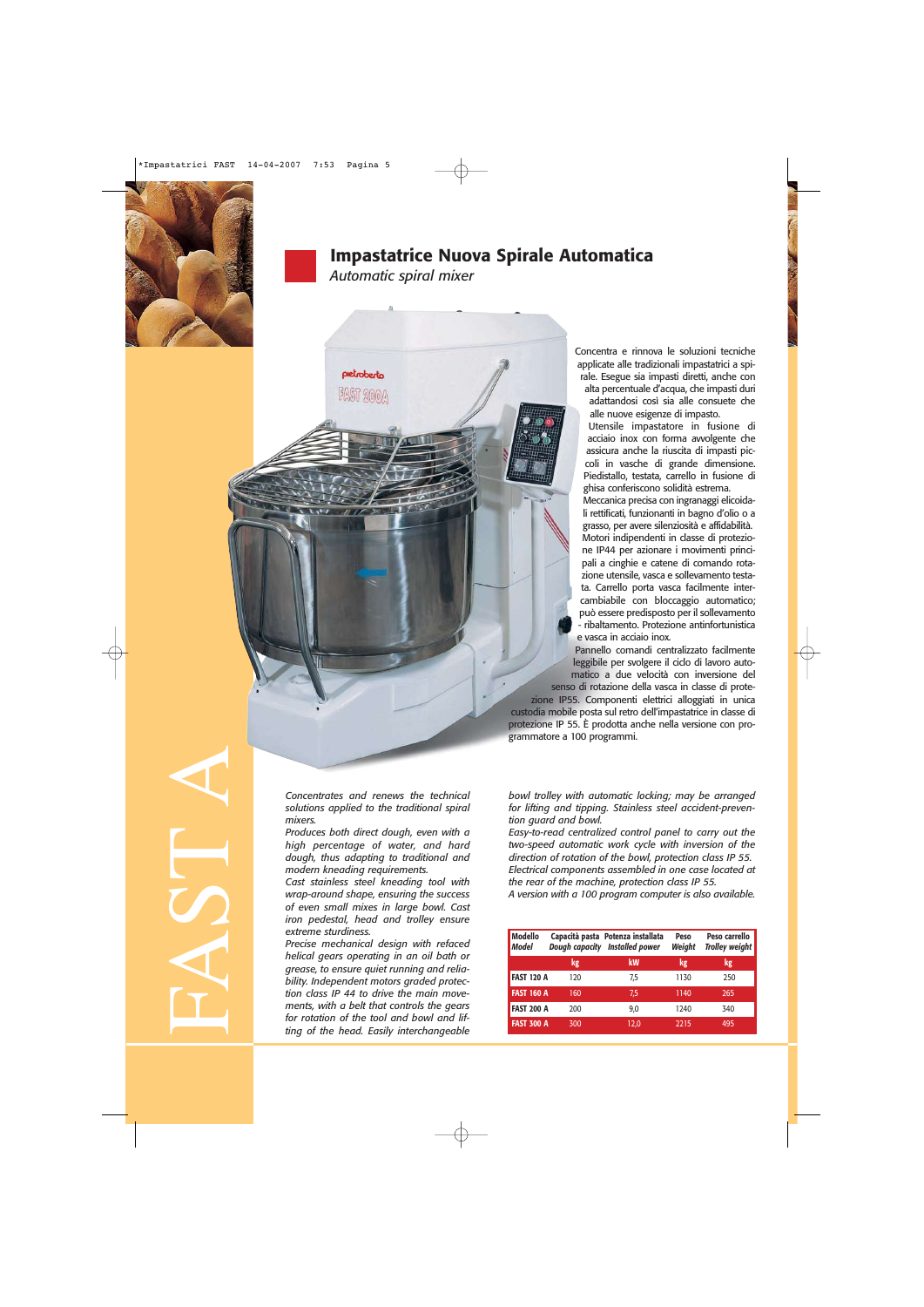

## **Impastatrice a spirale a vasca fissa**

Esegue sia impasti

*Spiral mixer with fixed bowl*

pietroberto **FAST 00** 



diretti, anche con alta percentuale d'acqua, che impasti duri adattandosi così sia alle tradizionali che alle nuove esigenze di impasto. Utensile impastatore in fusione di acciaio inox con forma avvolgente che assicura anche la riuscita di impasti piccoli in vasche di grande dimensione. Fusione in un unico pezzo in ghisa del piedistallo.

Meccanica precisa con ingranaggi elicoidali rettificati, funzionanti in bagno d'olio o a grasso, per avere silenziosità, solidità e affidabilità. Motori indipendenti in classe di protezione IP 44 per azionare i movimenti principali a cinghie di comando ingranaggi per rotazione utensile e vasca. Protezione antinfortunistica e vasca in acciaio inox.

Pannello comandi centralizzato facilmente leggibile con ciclo di lavoro automatico e manuale a due velocità con due temporizzatori e con possibilità di invertire il senso di rotazione della vasca anche per ben raffinare l'impasto.

Pannello comandi e custodia componenti elettrici in classe di protezione IP 55.

È prodotta anche nella versione con programmatore a 100 programmi.

*Produces both direct dough, even with a high percentage of water, and hard dough, thus adapting to traditional and modern kneading requirements.* 

**ST 50** 

*Cast stainless steel kneading tool with wraparound shape, ensuring the success of even small mixes in large bowls. Cast iron pedestal all in one piece.* 

*Precise mechanical design with ground helical gears operating in an oil bath or grease, to ensure quiet running, sturdiness and reliability.* 

*Independent motors graded protection class IP 44 to drive the main movements, with a belt that controls the gears for rotation of the tool and bowl.* 

*Stainless steel accident-prevention guard and bowl. Easy-to-read centralized control panel with two-speed automatic and manual work cycle with two timers and with the possibility of inverting the direction of rotation of the bowl to obtain a finer dough. Control panel and electric components case in protection class IP 55.* 

*A version with a 100 program computer is also available.*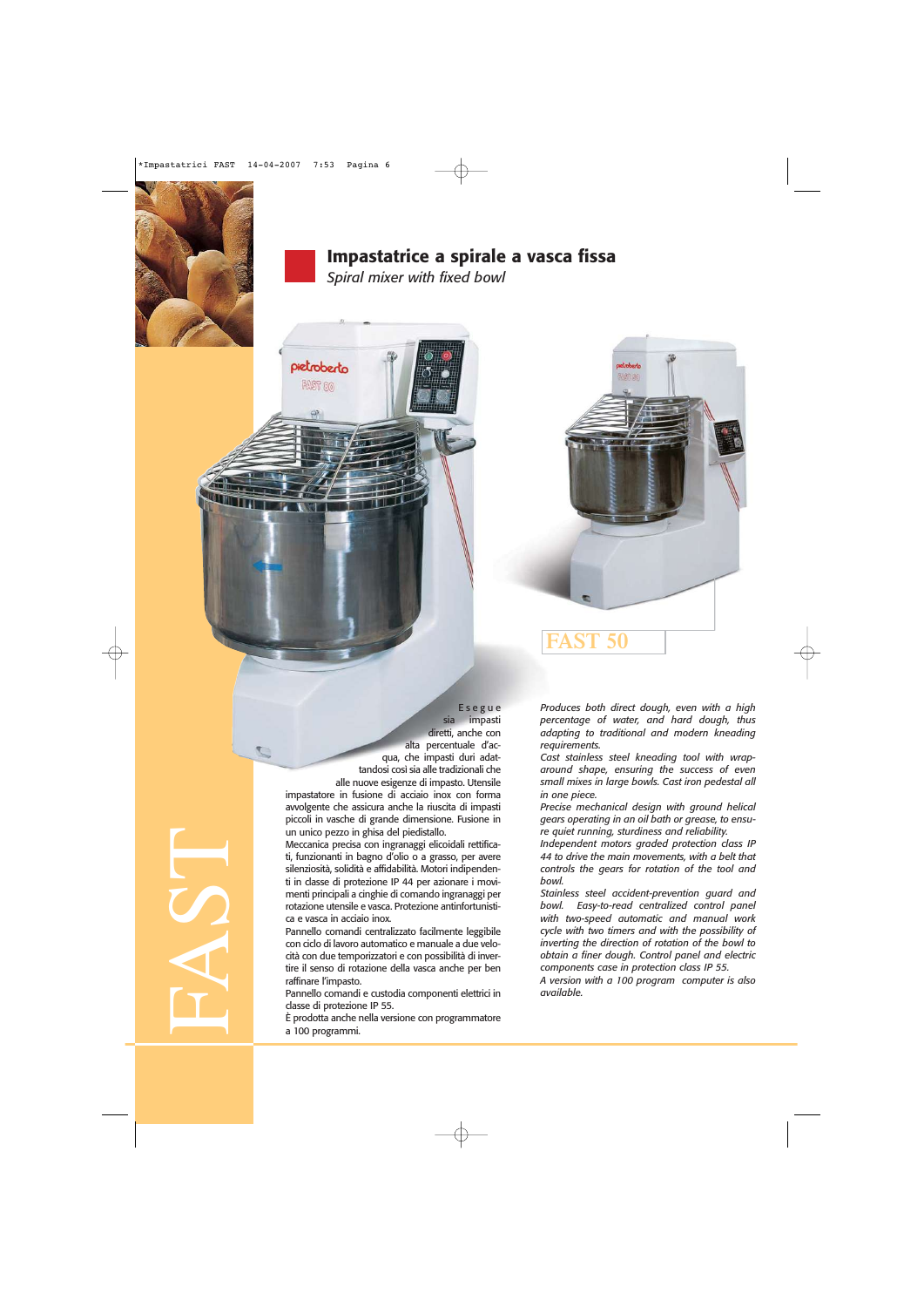





Trasmissione secondaria ad ingranaggi rettificati elicoidali in bagno d'olio. *Secondary refaced helical gears drive in oil bath.*

| <b>Modello</b><br><b>Model</b> | Capacità vasca<br><b>Dough capacity</b> | Potenza installata<br><b>Installed power</b> | Peso<br>Weight |
|--------------------------------|-----------------------------------------|----------------------------------------------|----------------|
|                                | kg                                      | kW                                           | kg             |
| FAST<br>50                     | 50                                      | 3,5                                          | 300            |
| 80<br><b>FAST</b>              | 80                                      | 5,4                                          | 520            |
| <b>FAST 120</b>                | 120                                     | 7,1                                          | 610            |
| <b>FAST 160</b>                | 160                                     | 7,1                                          | 620            |
| <b>FAST 200</b>                | 200                                     | 9,0                                          | 770            |



FAST<br>FAST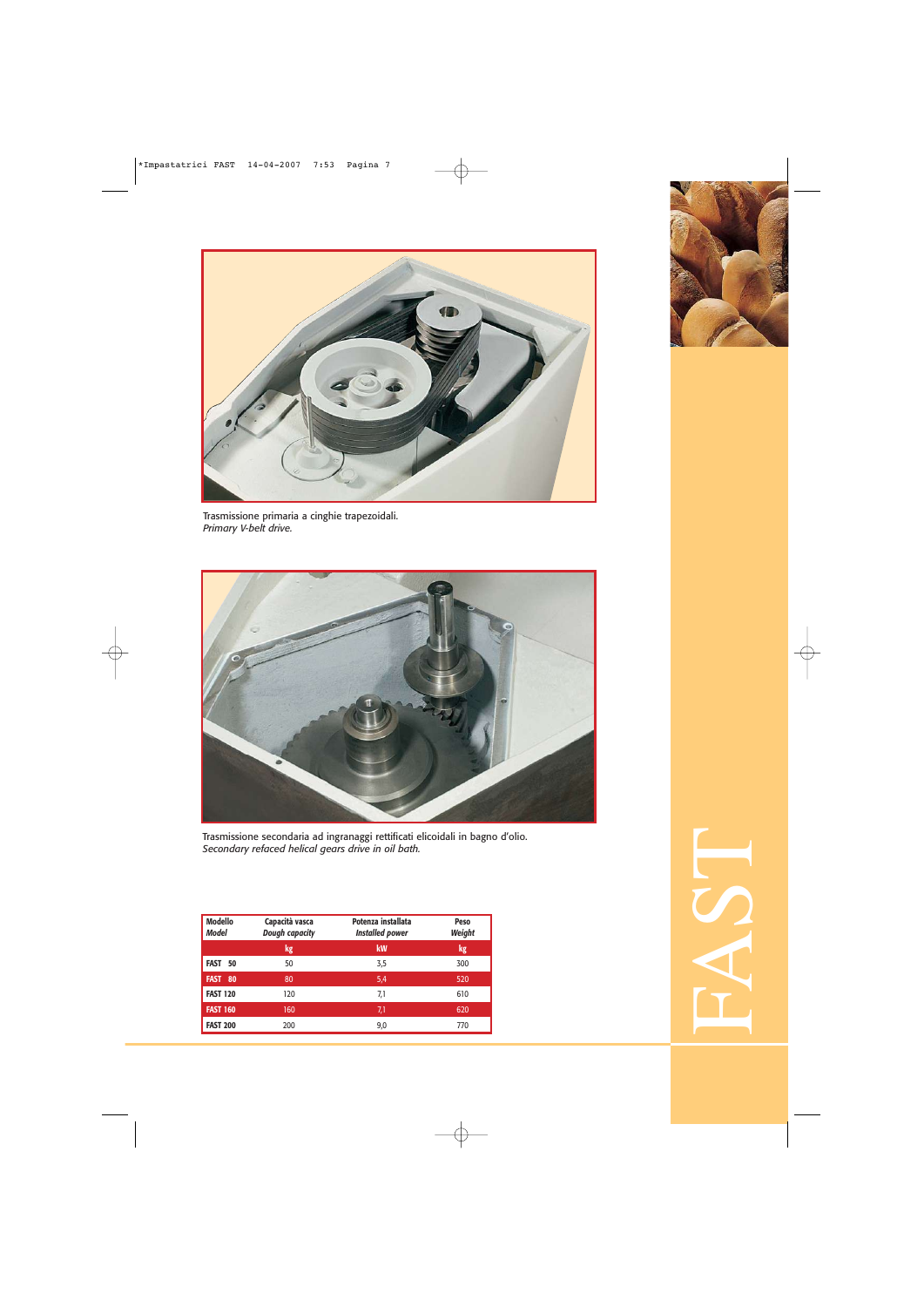